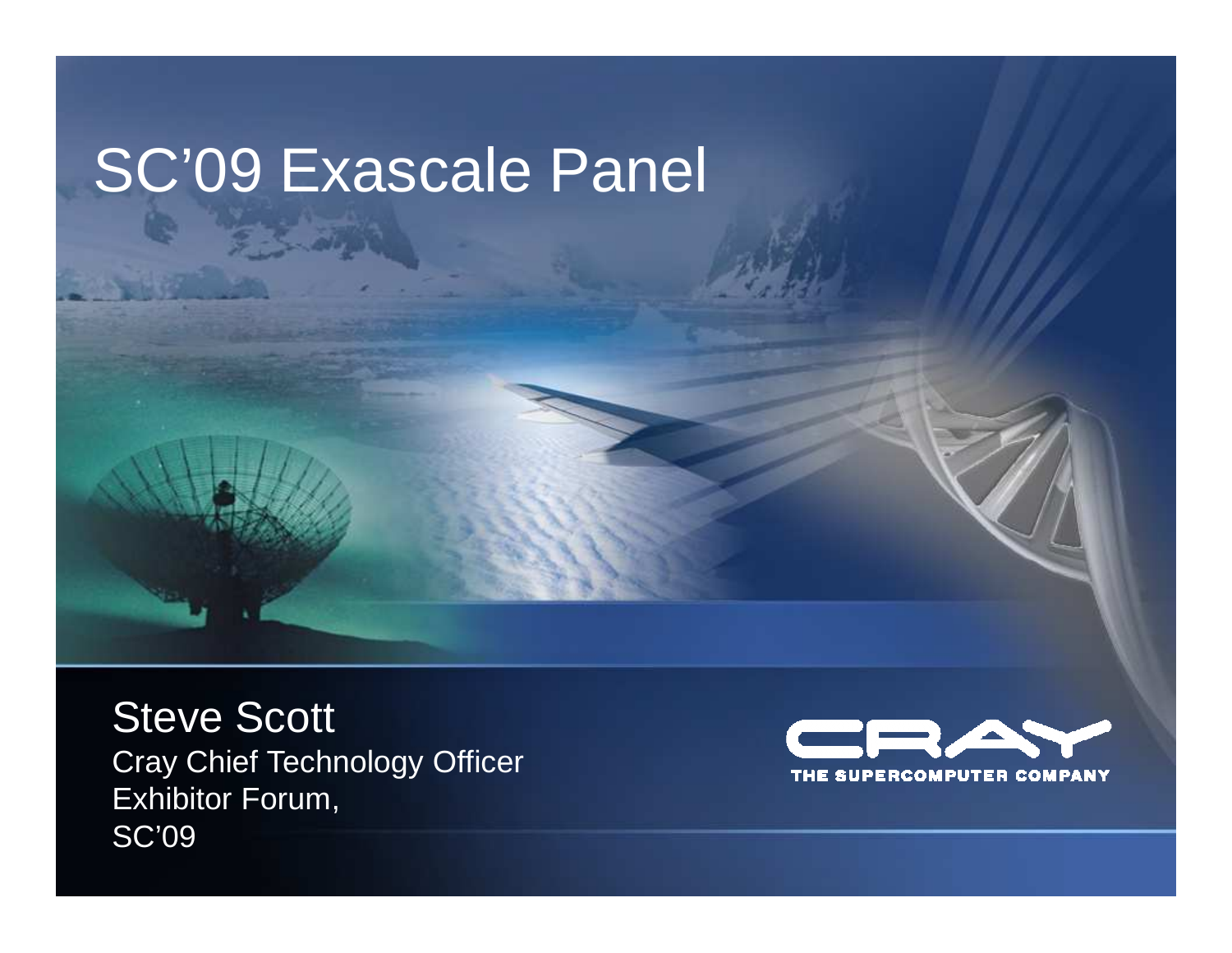

### My Exascale(flop) Assumptions

- A plausible first exaflop:
	- <sup>2017</sup>, 16nm IC technology
	- 8 TF per socket  $\Rightarrow$  125K sockets<br>■ 250 watts/socket system nower
	- 250 watts/socket system power  $\Rightarrow$  31 MW (PUE will be < 1.33)<br>■ 384 sockets/cabinet  $\rightarrow$  325 cabinets  $\rightarrow$  10,000 sq. ft
	- 384 sockets/cabinet ⇒ 325 cabinets ⇒ 10,000 sq. ft.
- **Main memory** 
	- F Bandwidth/flop will be significantly lower than today
	- But we'll have another layer in-between LLC and main memory
- **Network** 
	- F All optics (transceivers integrated in package)
	- p. High radix routers with very low network diameter (flattened butterfly, dragonfly, etc.)
	- Bandwidth/flop *will* be lower than today
- $\mathcal{L}_{\mathcal{A}}$  Processor architecture
	- p. Heterogeneous (most of the flops will be in "accelerators")
- $\mathcal{L}_{\mathcal{A}}$ Bill asked me to focus on scalability and reliability…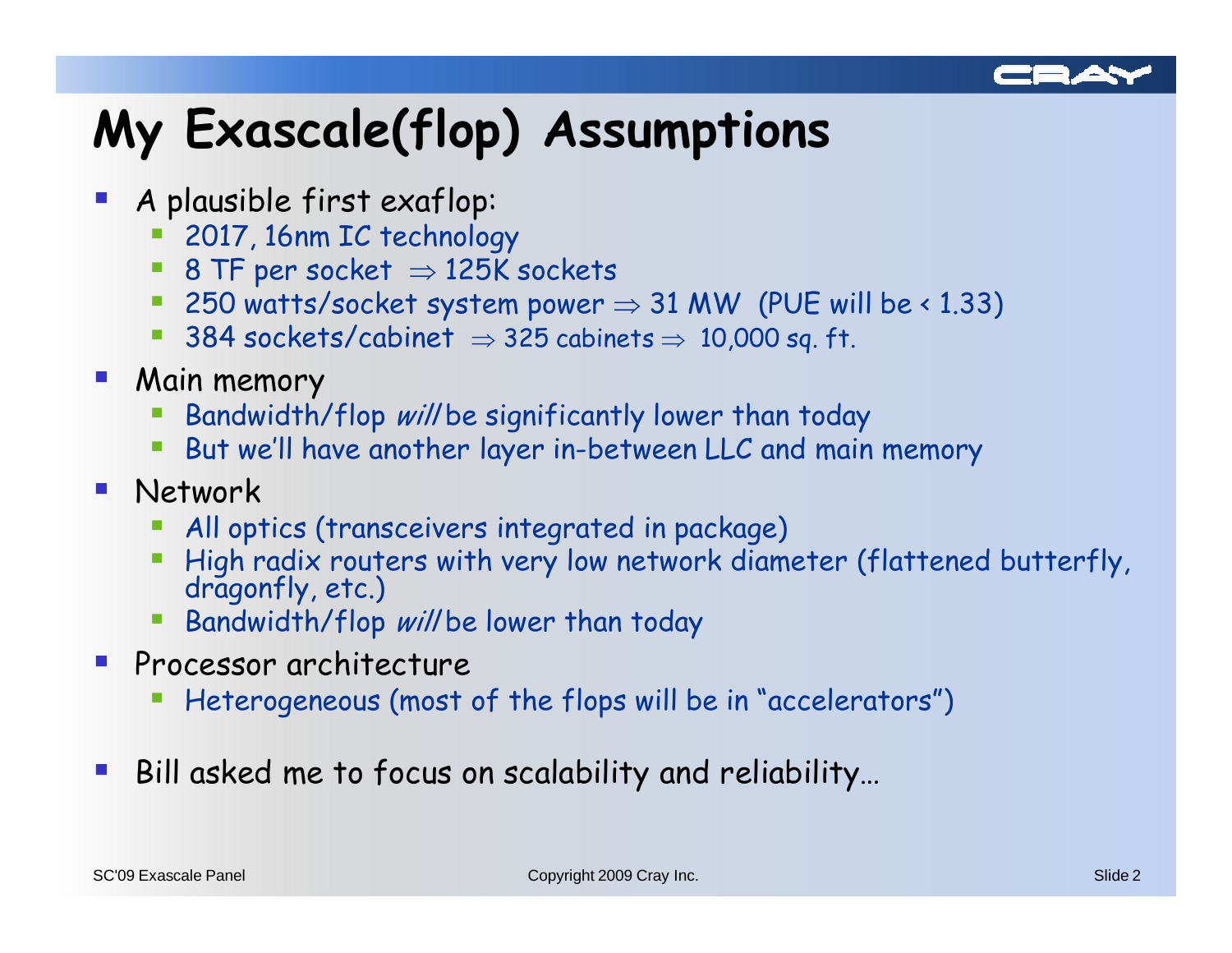

### Scaling

- Building a physical system of 10K sq. ft., 31 MW and 325 cabinets is quite feasible
	- **About 3x of where we are today Contract Contract Contract Contract Contract Contract Contract Contract Contract Contract Contract Contract C**
	- **Optics makes the cabling manageable**
- Scaling the OS doesn't particularly concern me either
	- Ŧ One instance of the OS per "node" (1-4 sockets)
	- Do not need to run the OS on every "core"
		- ▶ OS runs on the serial processors
		- User-level (or partially privileged) runtime on the accelerator
		- ► OS instances on the compute nodes are very lightweight/low noise
- **Application scaling and resiliency are another matter...**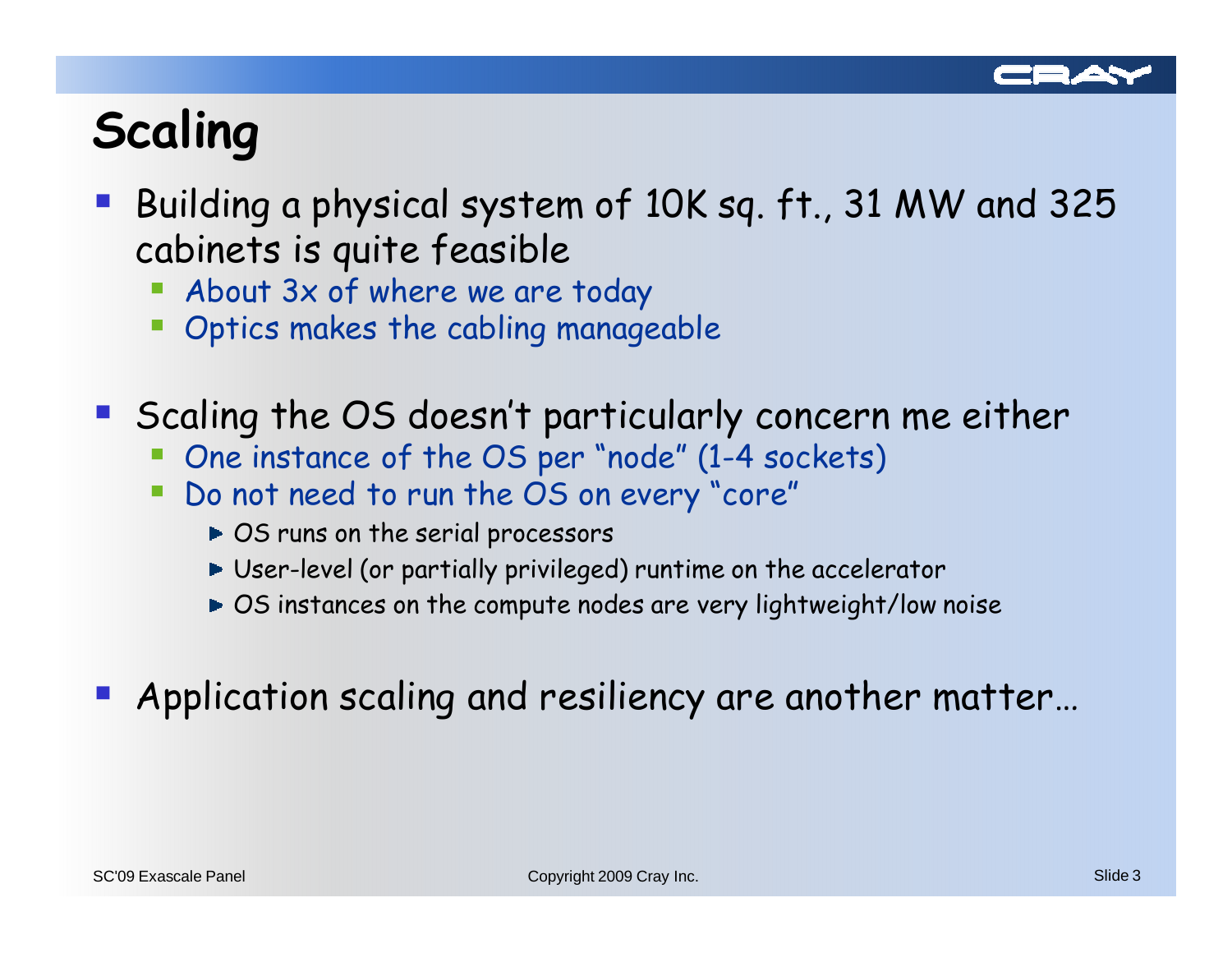

#### **Reliability**

- Yesterday's approach was to make the underlying system reliable through good engineering and redundancy
- This is simply not going to work at the Exascale
	- **Component counts going way** Ŧ up
	- Underlying components getting less reliable
	- (of course we'll still use redundancy extensively)



The better equipped slave ships, of course, always carried a spare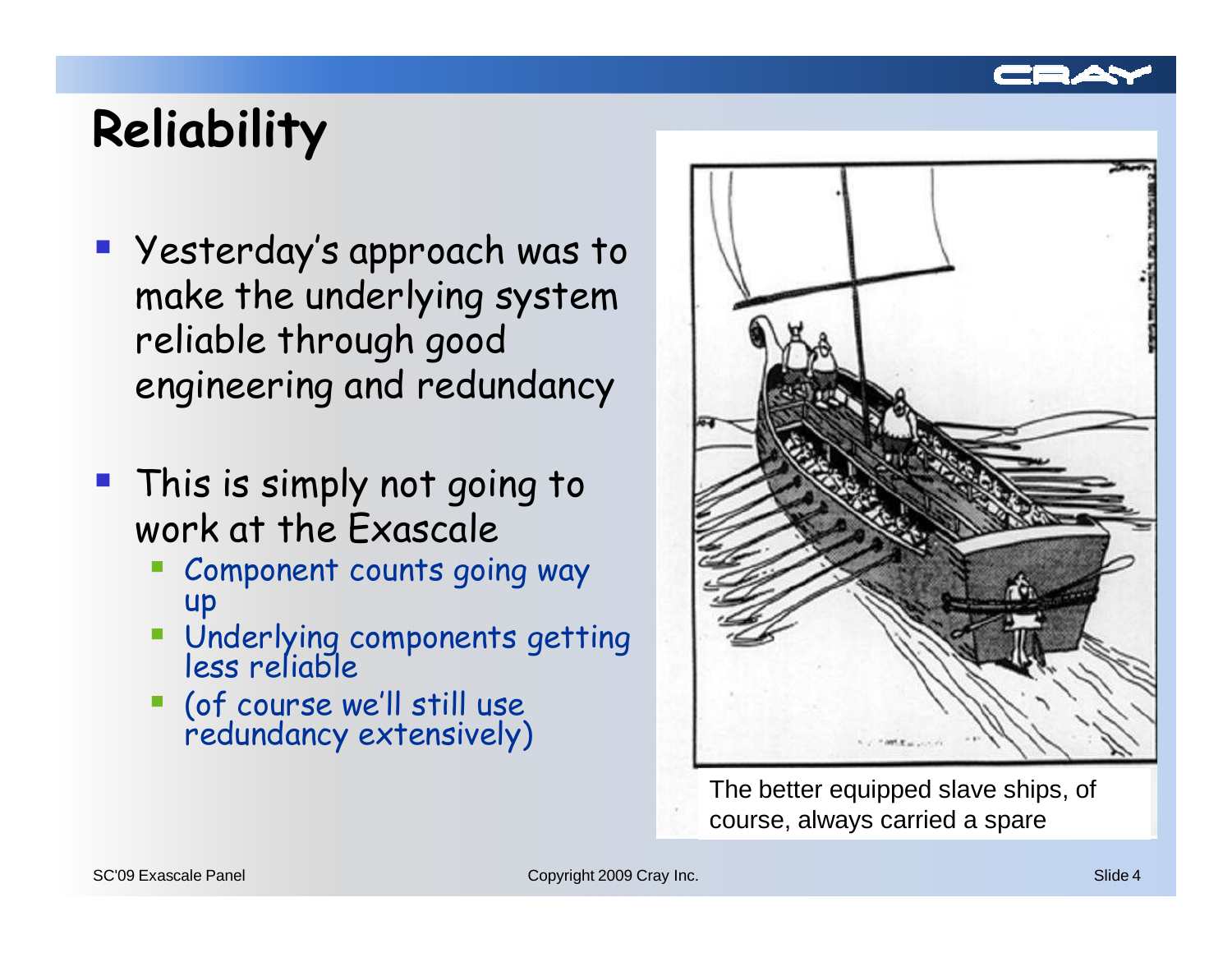#### DARPA Exascale Resiliency StudyApril–November 2008



Objective: Analyze the current problem in reliable systems and suggest new avenues for research in resilient systems at large scale.

| <b>System Resilience at Extreme Scale</b><br><b>White Paper</b>                                                                                                         |                                                                           |  |
|-------------------------------------------------------------------------------------------------------------------------------------------------------------------------|---------------------------------------------------------------------------|--|
|                                                                                                                                                                         |                                                                           |  |
| Contributors:<br>Professor Ricardo Bianchini, Rutgers University, Piscataway                                                                                            |                                                                           |  |
| Professor Armando Fox, University of California, Berkeley                                                                                                               | Professor Tarek El-Ghazawi, George Washington University, Washington D.C. |  |
| Forest Godfrey, Cray, Minneapolis<br>Professor Kathryn McKinley, University of Texas, Austin                                                                            | Dr. Adolfy Hoisie, Los Alamos National Laboratory, Los Alamos             |  |
| Professor Rami Melhem, University of Pittsburgh, Pittsburgh<br>Professor James Plank, University of Tennessee, Knoxville<br>Dr. Partha Ranganathan, HP Labs, Palto Alto |                                                                           |  |
| Josh Simons, Sun Microsystems, Cambridge                                                                                                                                |                                                                           |  |
| <b>Editor and Study Lead:</b><br>Dr. E.N. (Mootaz) Elnozahy, IBM, Austin                                                                                                |                                                                           |  |
| Agency (DARPA).                                                                                                                                                         | Prepared for Dr. William Harrod, Defense Advanced Research Project        |  |
|                                                                                                                                                                         |                                                                           |  |
|                                                                                                                                                                         |                                                                           |  |
|                                                                                                                                                                         |                                                                           |  |
|                                                                                                                                                                         |                                                                           |  |
|                                                                                                                                                                         |                                                                           |  |
|                                                                                                                                                                         |                                                                           |  |
|                                                                                                                                                                         |                                                                           |  |

- Estimate 20% of today's computing capacity in large HPC systems is wasted due to failures and recoveries
	- Will get worse as system size continues to scale
- Example:
	- 1000 FIT processor has an expected lifetime of > 100 years
	- 125,000 processors  $\Rightarrow$  three failures per day<br>■ The market doesn't need to solve this proble.
	- The market doesn't need to solve this problem
- Can make system resilient
	- **It's the applications that are hard**
- Checkpoint/Restart is a temporary solution
	- **MTBF** is shrinking due to scale and technology
	- Checkpoint times growing due to larger memory
	- As MTBF approaches checkpoint time, will no longer work!

Available at www.darpa.mil/ipto/personnel/docs/ExaScale\_Study\_Initial.pdf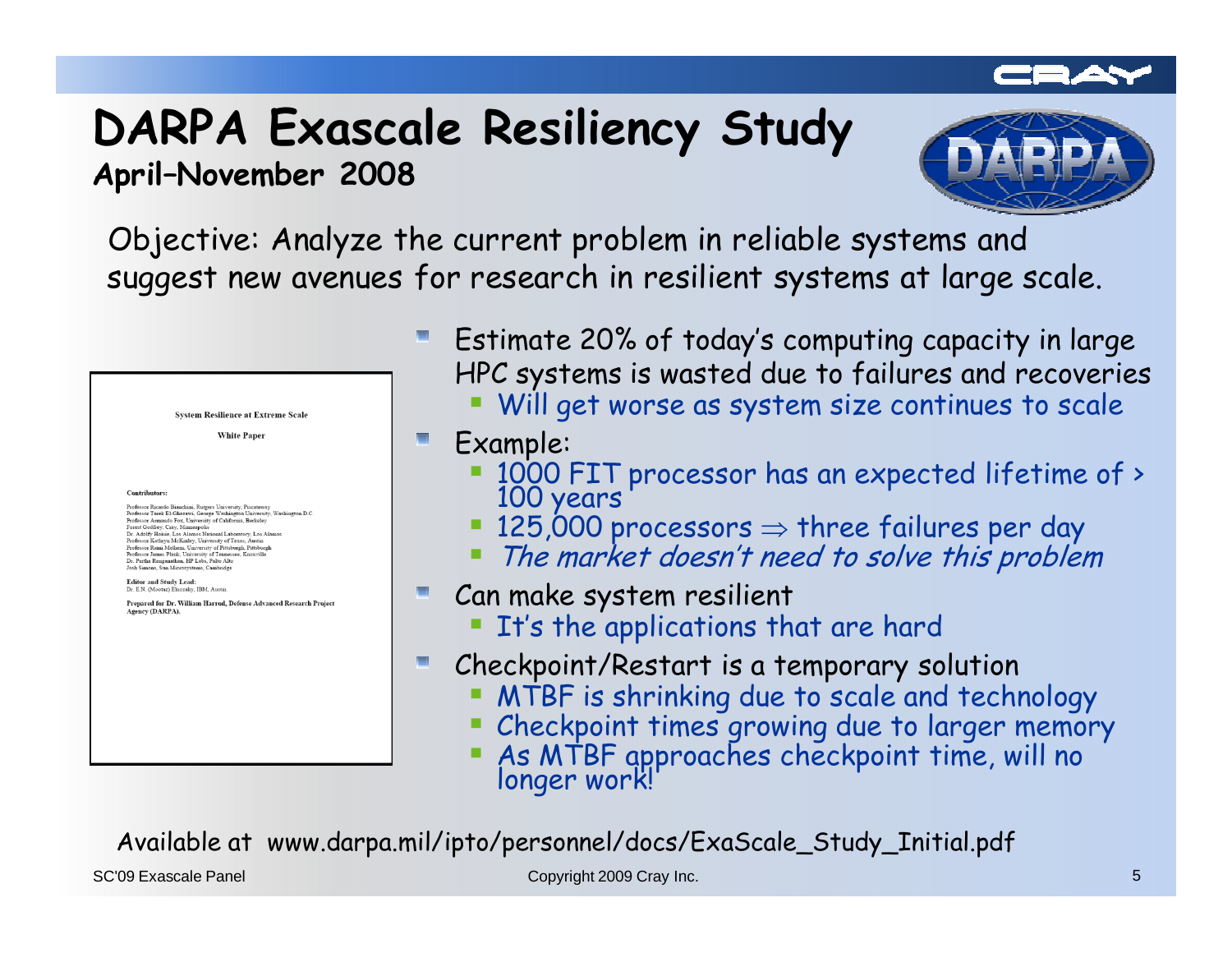

#### Application Resiliency

- Checkpoint/Restart and resilient communication protocols will help
	- h. But need new approaches to make applications resilient at extreme scale
- $\mathcal{L}_{\mathcal{A}}$  We need community engagement and collaboration
	- p. Need better understanding of classes of apps and resiliency attributes
	- **Need standards for applications** 
		- How to specify variable resiliency requirements (e.g.: reliability critical sections)
		- APIs for the system to provide failure information to the application
		- APIs for the applications to specify actions to the system (e.g.: restart *this* piece)
- May be potential for (semi-)automatic application resiliency
	- p. Use compiler techniques to decompose applications into sufficiently constrained work items
		- Some such decomposition already occurs as part of parallelization
		- Expect that user directives will be needed to make this work well enough
	- Use runtime techniques to reliably execute these work items
		- Work distribution is already done by some runtimes
		- Need to add reliability and encapsulation aspects
		- In-memory checkpoints and transactional techniques may apply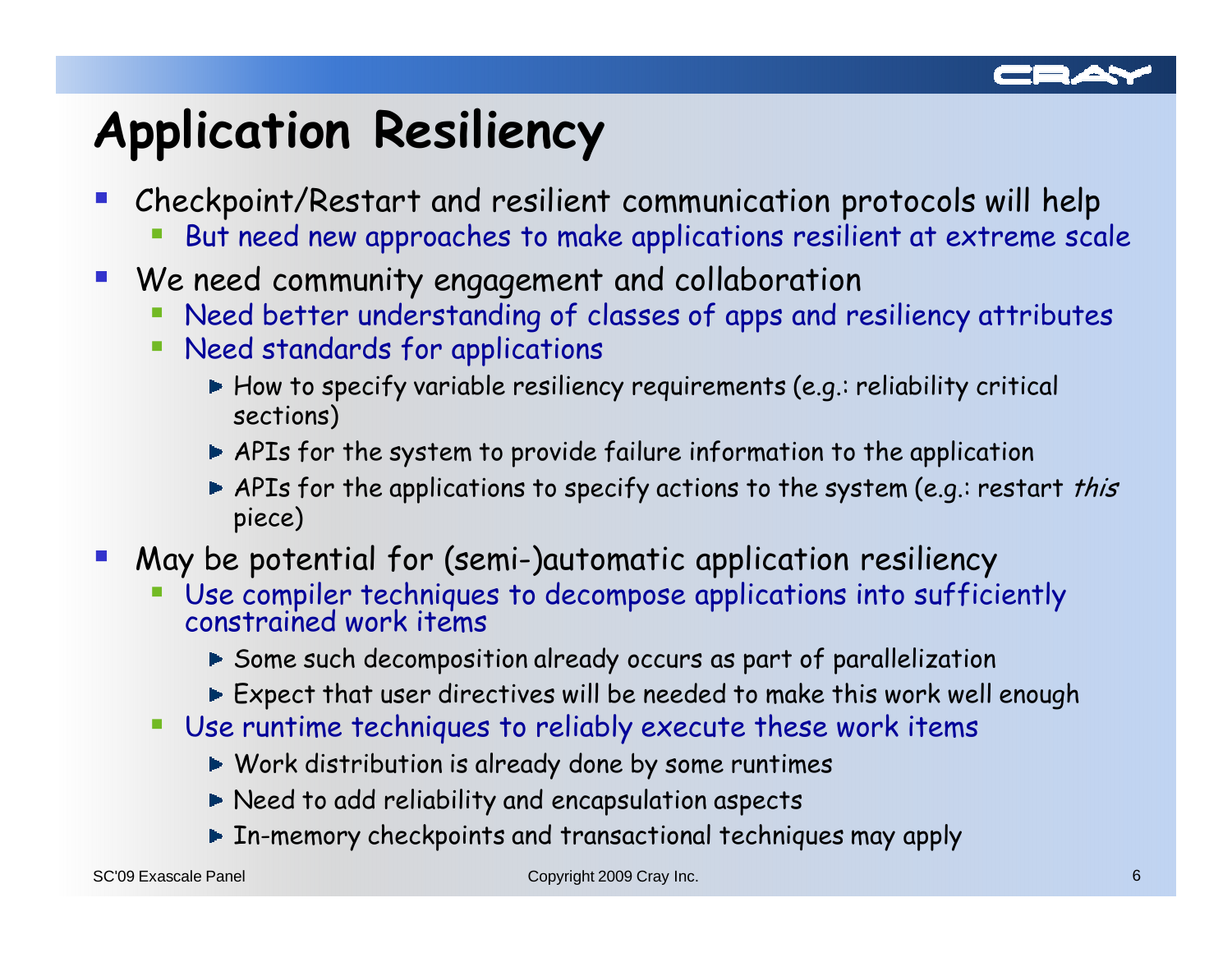



# **Thank You**